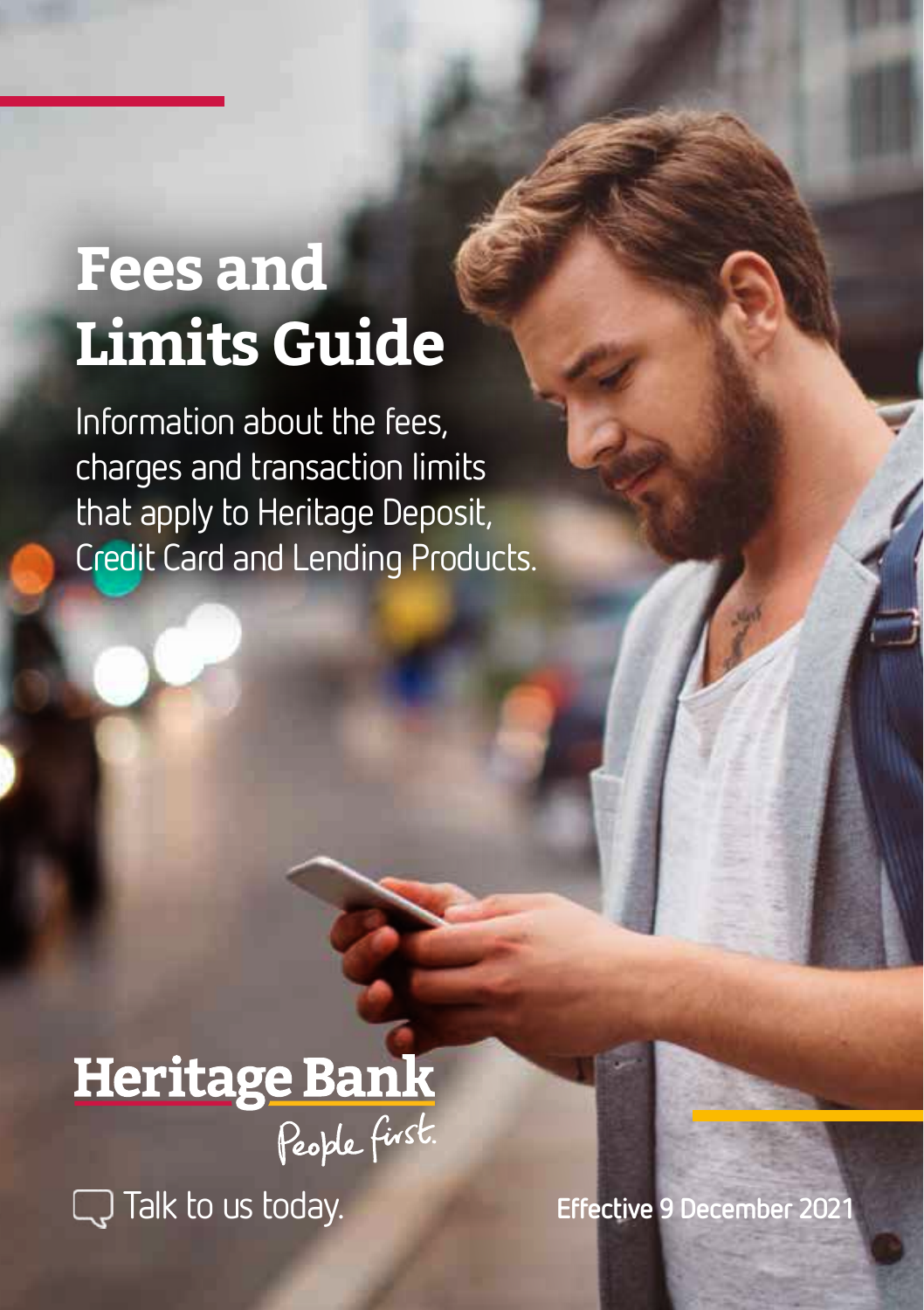## **HERITAGE BANK - FEES AND LIMITS GUIDE**

#### **Issue Date: 9 December 2021**

This booklet:

- sets out the fees, charges and transaction limits that apply to Heritage Deposit Products; and<br>• sets out the transaction limits that annly to the following Heritage Credit Card and Lending
- sets out the transaction limits that apply to the following Heritage Credit Card and Lending Products and forms part of the Credit Contract for each product:
	- Credit Card Products;
	- Mortgage Loans;
	- Personal Loans;
	- Line of Credit Facilities; and
	- Business Overdrafts.
- sets out fees and charges that may become payable to Heritage Credit Card Products.

The fees and charges that apply to Heritage's Credit Card and Lending Products are contained in other documents applicable to the product.

For more information about which documents make up the terms and conditions for the products contained in this booklet, please see the Guide to Heritage Deposit Products (Deposit Products), the Guide to Heritage Credit Card Products (Credit Cards) or the Heritage Lending Terms and Conditions (Mortgage Loans, Personal Loans, Line of Credit Facilities and Business Overdrafts) as applicable.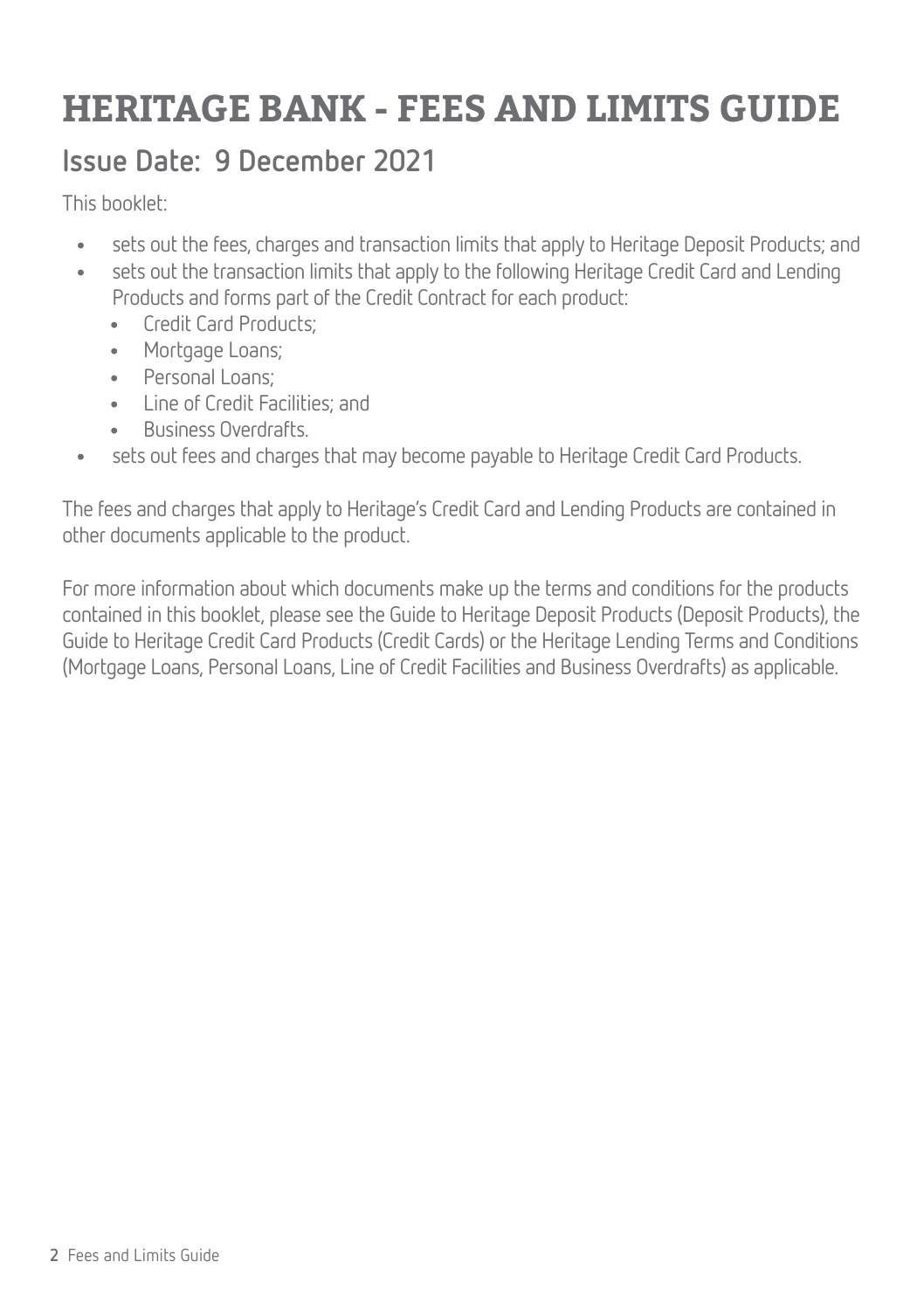## **HERITAGE DEPOSIT PRODUCTS**

We do not charge account keeping fees.

#### **TRANSACTION FEES**

Simply Access (S1), Cash Management (S8) – no longer available for sale, Loan Offset (S9) – no longer available for sale, Mortgage Crusher (S10), Money Manager (S24) – no longer available for sale, Pension Plus (S65), Business Cheque (S13), Trust Account (S40)

| <b>TRANSACTION TYPE</b>                                                   | <b>FEE PER TRANSACTION</b>                      |
|---------------------------------------------------------------------------|-------------------------------------------------|
| Heritage Online                                                           | Free                                            |
| Heritage Access Line                                                      | Free                                            |
| Direct credits                                                            | Free                                            |
| Direct debits                                                             | Free                                            |
| Cheque deposits                                                           | Free                                            |
| Counter cash deposits                                                     | Free                                            |
| Counter cash withdrawals, transfers and BPAY                              | Free                                            |
| Heritage ATM withdrawals, transfers and balance enquiries                 | Free                                            |
| Presented cheques                                                         | Free                                            |
| <b>EFTPOS</b>                                                             | Free                                            |
| Visa debit and Visa card or payment-enabled device contactless<br>payment | Free                                            |
| Bank@Post Transactions                                                    | Free                                            |
| Non-Heritage counter withdrawals (Visa)                                   | \$2.50                                          |
| Overseas ATM or counter withdrawals (Visa)                                | \$5.00 plus overseas<br>currency conversion fee |

#### **We do not charge transaction fees on the following accounts:**

Target Bonus (S12), Christmas Club (S14), Online Saver (S26), Community Saver (S27) – no longer available for sale, Body Corporate (S16), Body Corporate Special (S17), and Club Cheque (S21)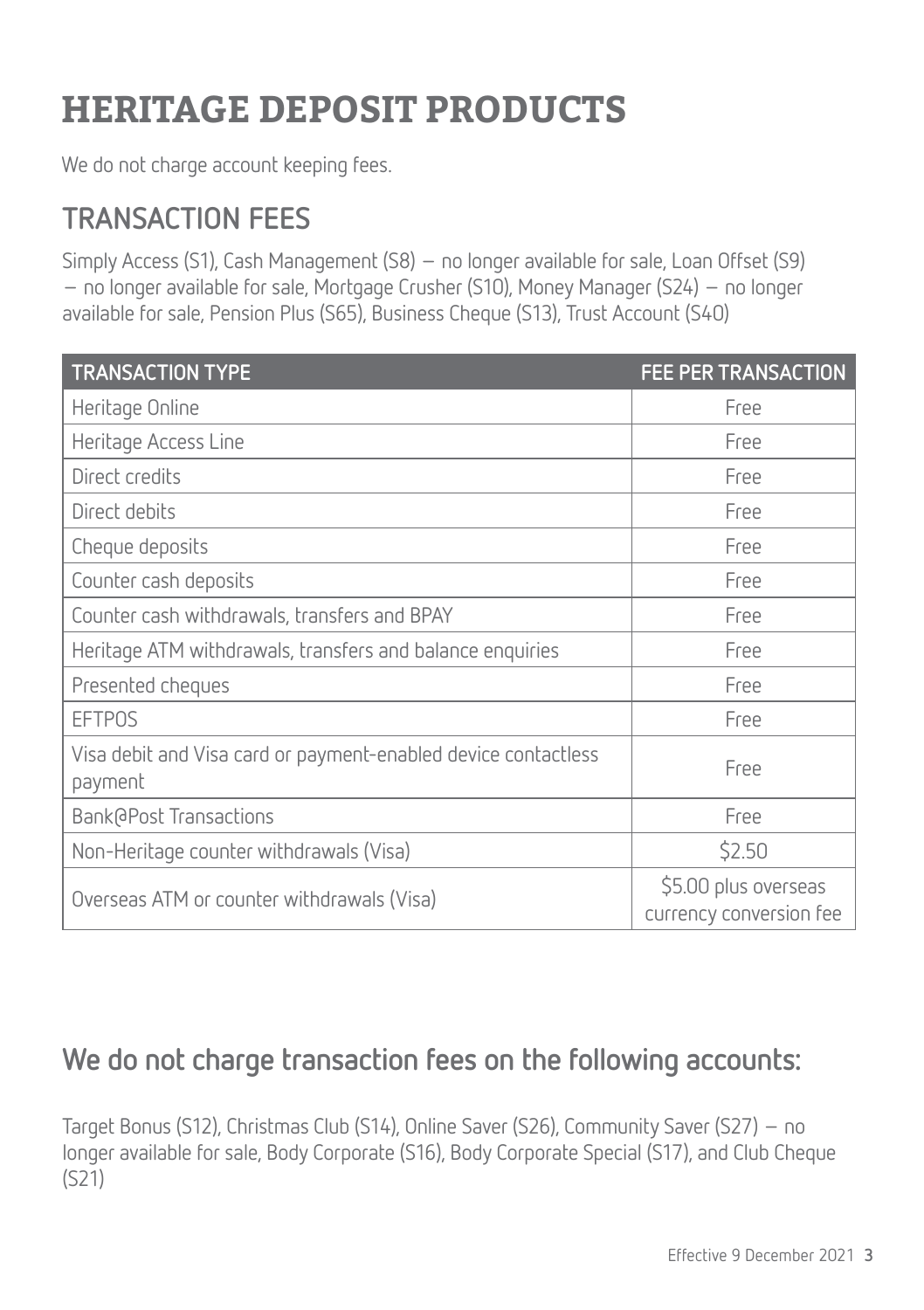#### **SERVICE FEES**

| Audit certificates                                                                                   | \$15.00 per certificate        |  |
|------------------------------------------------------------------------------------------------------|--------------------------------|--|
| Business internet banking security token<br>(including replacement security tokens)                  | \$50.00 per token each 3 years |  |
| Card replacement                                                                                     |                                |  |
| First standard replacement card in a year                                                            | Free                           |  |
| Subsequent standard replacement card in a year                                                       | \$10.00 each                   |  |
| Express Delivery replacement card in Australia (when<br>delivery requested within 5 days)            | \$25.00                        |  |
| Emergency replacement card overseas (when delivery<br>requested within 5 days)                       | \$200.00                       |  |
| Cash and coin handling (not applicable to Simply<br>Access (S1) and Mortgage Crusher (S10) accounts) |                                |  |
| Deposit - coins bagged and counted                                                                   | Free                           |  |
| Deposit - coins not bagged and counted                                                               | 2% of value                    |  |
| Cheque accounts                                                                                      |                                |  |
| Personal cheque book (25 cheque forms)                                                               | Free                           |  |
| Business cheque book (50 cheque forms)<br>Free                                                       |                                |  |
| Dishonour fee (when a cheque drawn on your account<br>is dishonoured)                                | \$10.00                        |  |
| Stop payment request                                                                                 | \$12.50                        |  |
| Deposited cheques                                                                                    |                                |  |
| Cheque in foreign currency                                                                           | \$10.00                        |  |
| Direct debits                                                                                        |                                |  |
| Dishonour fee (when we dishonour a direct debit to be<br>made from your account)                     | \$10.00                        |  |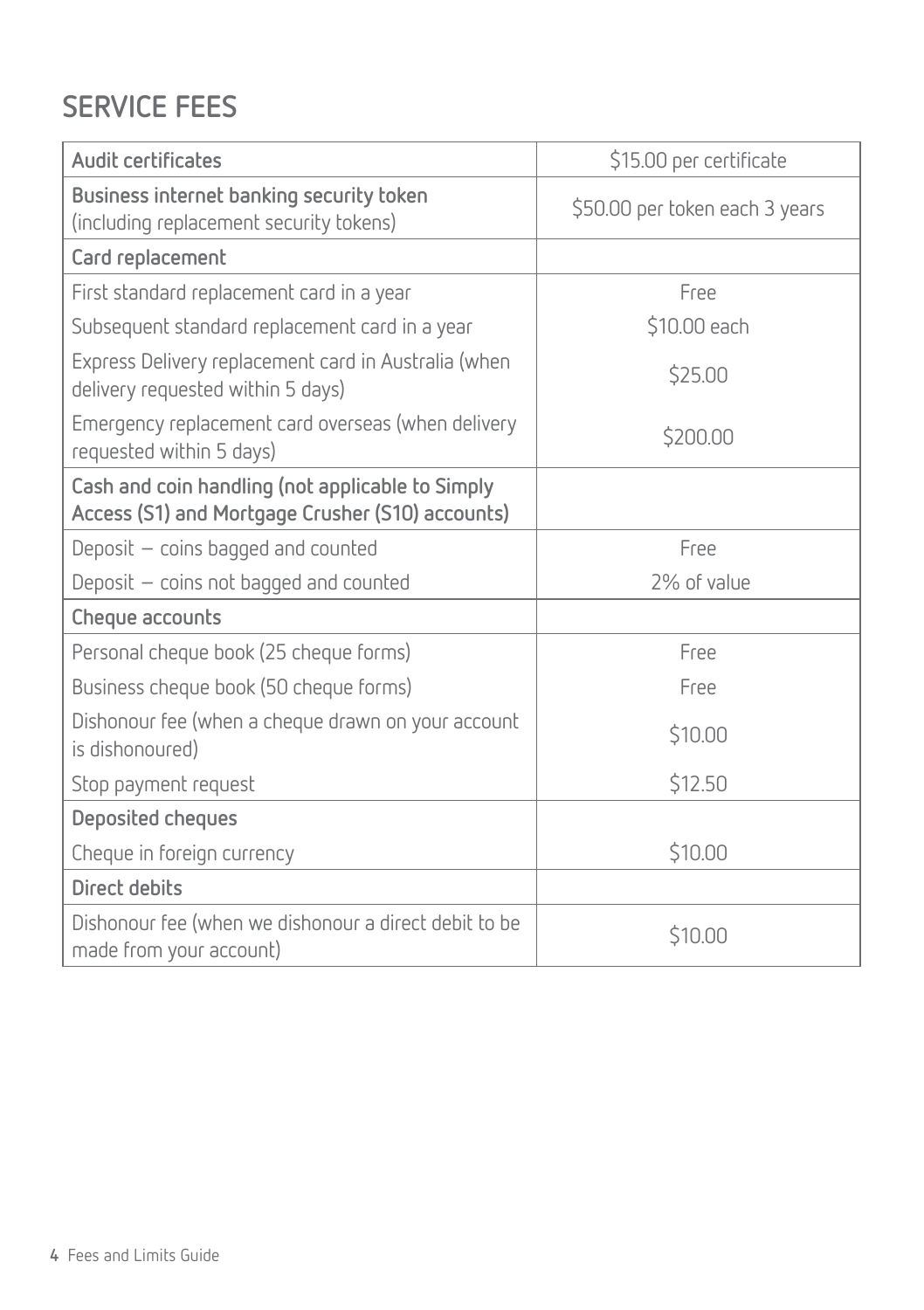| Document/record search fee (for record searches,<br>traces, supplying copy of details of transactions<br>(including Visa card transaction slips) at your request<br>on your account)         | \$12.00 per item (refunded if fee was<br>charged for transaction-specific<br>information and the transaction was<br>incorrectly debited) |  |
|----------------------------------------------------------------------------------------------------------------------------------------------------------------------------------------------|------------------------------------------------------------------------------------------------------------------------------------------|--|
| Heritage cheques                                                                                                                                                                             |                                                                                                                                          |  |
| Issue                                                                                                                                                                                        | \$10.00                                                                                                                                  |  |
| Replacement                                                                                                                                                                                  | \$10.00                                                                                                                                  |  |
| Heritage Online business internet banking                                                                                                                                                    |                                                                                                                                          |  |
| Account reconciliation                                                                                                                                                                       | $$0.05 + GST$ per entry                                                                                                                  |  |
| Payroll and creditor batch payments - for each<br>payment in a batch                                                                                                                         | $$0.05 + GST$                                                                                                                            |  |
| Inactive account administration fee                                                                                                                                                          |                                                                                                                                          |  |
| (applicable to an account which has not had any<br>transactions initiated by you for more than 2 years)                                                                                      | \$20.00 per half year                                                                                                                    |  |
| Overdraft reference fee (applicable per day on the<br>date of any debit, other than for fees or charges or<br>interest, to an account which causes an overdrawing<br>or further overdrawing) | \$10.00                                                                                                                                  |  |
| Overseas currency conversion (applicable on Visa<br>purchases or withdrawals made in any currency that is<br>not Australian Dollars (AUD))                                                   | 3% of the Australian dollar amount<br>of the transaction                                                                                 |  |
| Payroll processing                                                                                                                                                                           | \$0.50 for each deposit (minimum<br>$$5.00$ )                                                                                            |  |
| Periodical payments                                                                                                                                                                          |                                                                                                                                          |  |
| To another Heritage account                                                                                                                                                                  | Free                                                                                                                                     |  |
| To another financial institution by Heritage cheque                                                                                                                                          | \$10.00                                                                                                                                  |  |
| To another financial institution other than by Heritage<br>cheque                                                                                                                            | \$3.00                                                                                                                                   |  |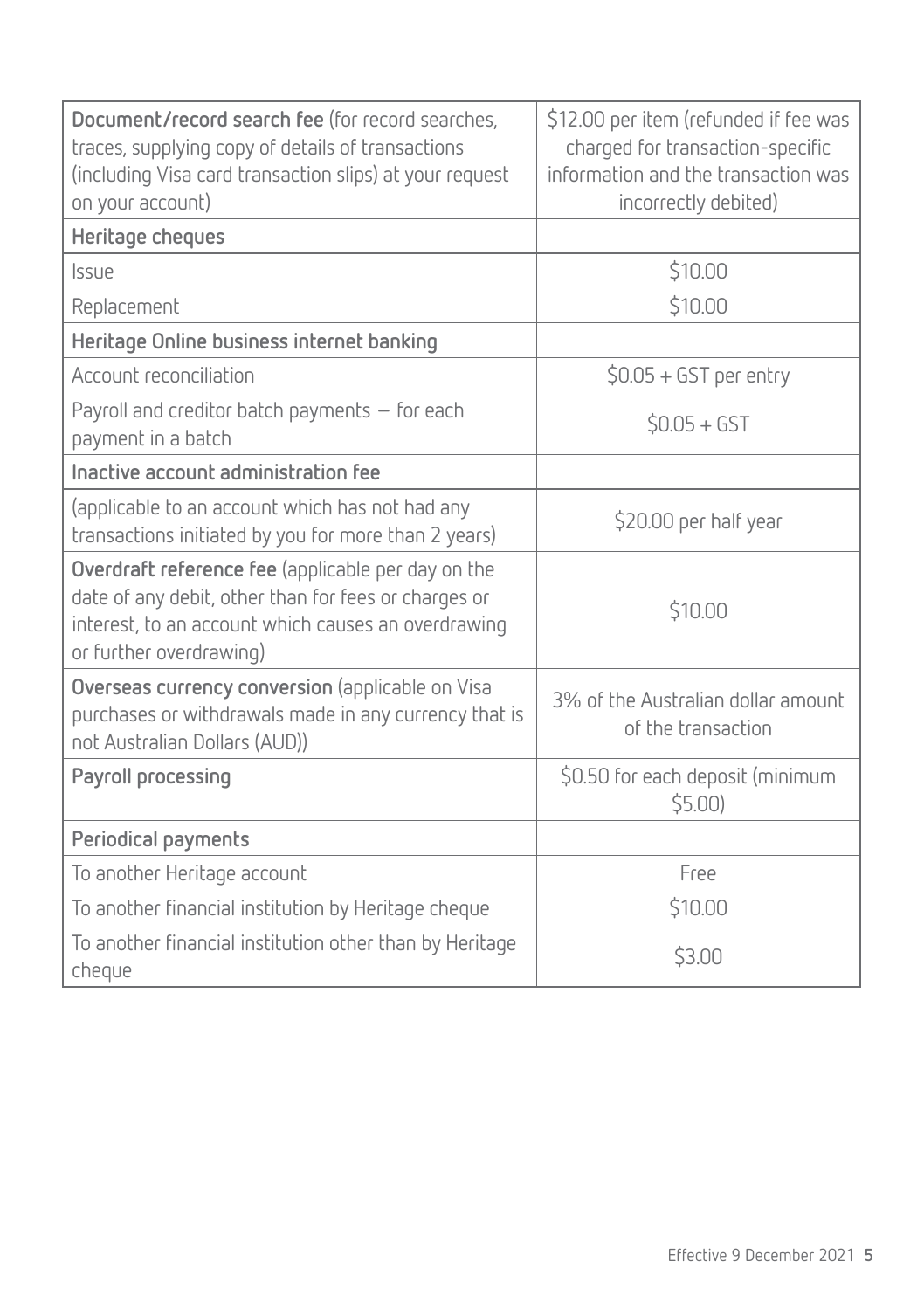| <b>SMS Services</b>                                                                                                                                                                                                  |                                                                    |  |
|----------------------------------------------------------------------------------------------------------------------------------------------------------------------------------------------------------------------|--------------------------------------------------------------------|--|
| <b>SMS Alerts</b>                                                                                                                                                                                                    | \$0.25 for each SMS Alert delivered<br>by SMS to your mobile phone |  |
| Statements/transaction listings                                                                                                                                                                                      |                                                                    |  |
| Additional statements (for the second and subsequent<br>statement issued during a month, or when a statement<br>is issued on your account at your request at any time<br>before the next statement issuing due date) | \$1.00 per statement                                               |  |
| Transaction listing (when a transaction listing between<br>two given dates is issued on your account)                                                                                                                | \$5.00 per page                                                    |  |
| <b>Transfers</b>                                                                                                                                                                                                     |                                                                    |  |
| Automatic sweep                                                                                                                                                                                                      | \$2.00                                                             |  |
| Manual transfer to another Heritage account                                                                                                                                                                          | \$2.50                                                             |  |
| Manual transfer to another financial institution                                                                                                                                                                     | \$4.00                                                             |  |
| Manual telegraphic transfer within Australia                                                                                                                                                                         | \$30.00                                                            |  |
| Manual telegraphic transfer (sent in AUD) to a country<br>with different currency                                                                                                                                    | \$50.00                                                            |  |
| Manual telegraphic transfer to a country in accepted<br>currency (for example, USD to the United States)                                                                                                             | \$30.00                                                            |  |
| Manual RTGS payment/transfer to your account                                                                                                                                                                         | \$10.00                                                            |  |
| Telegraphic transfer performed via Heritage Online<br>or the Mobile Banking App                                                                                                                                      | \$15.00                                                            |  |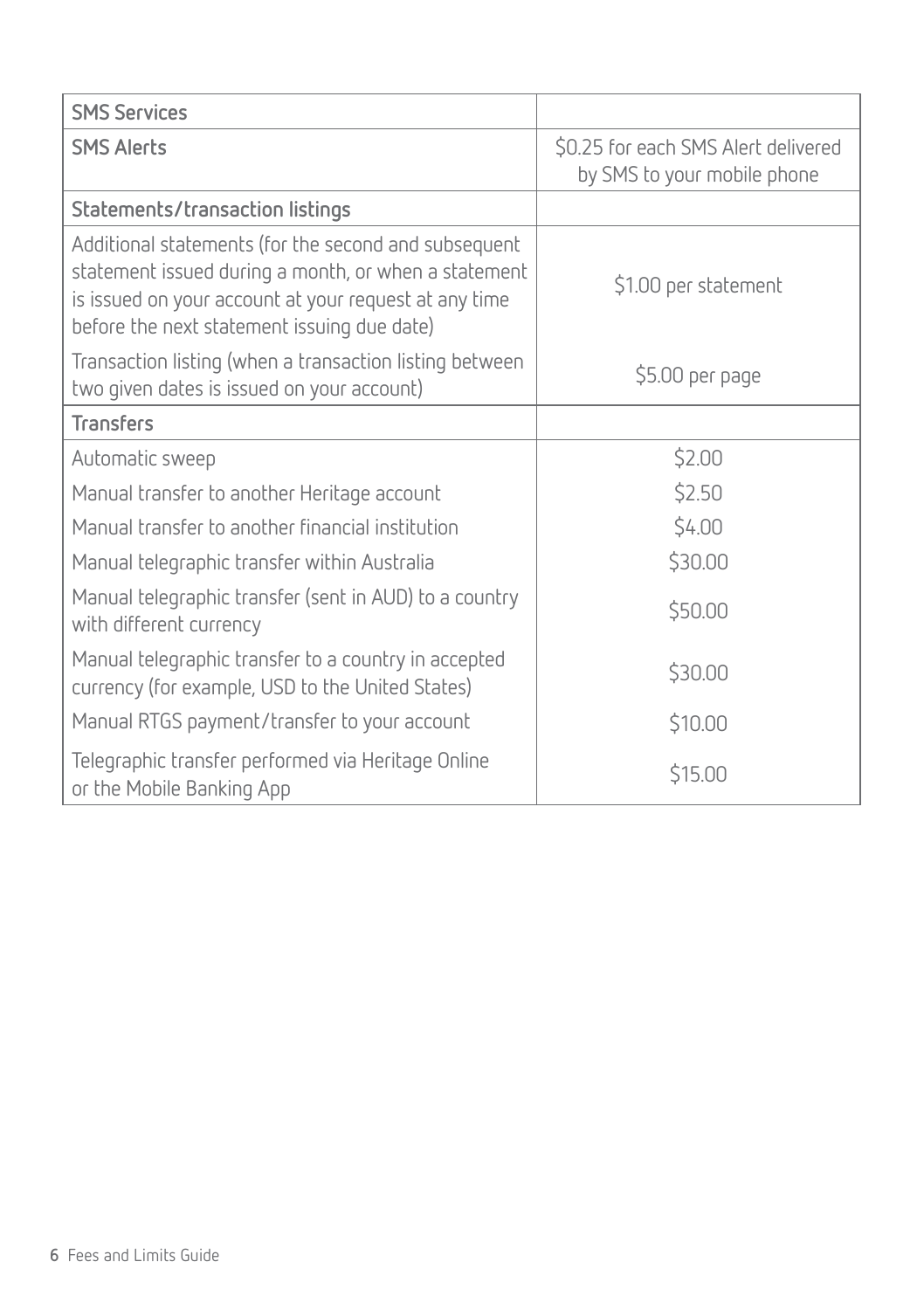## **Heritage Credit Card, Lending Products and Deposit Products Limits**

#### **Cards - Transaction Limits**

You can ask us to adjust the daily transaction limits set out below. We do not have to approve your request but if we do, our approval does not mean that we have agreed that the adjusted limit will always apply. You must note that an increase in your daily limit increases the amount of transactions able to be performed on your account including any unauthorised transactions for which you may be liable. Individual limits may also apply at particular ATMs and EFTPOS terminals. These individual limits are set by the operator of the ATM or the merchant operating the EFTPOS terminal.

| <b>TRANSACTION TYPE</b>                                                                                                                                                                                                 | <b>DAILY LIMIT</b>       |
|-------------------------------------------------------------------------------------------------------------------------------------------------------------------------------------------------------------------------|--------------------------|
| Daily Cash Limit for:<br>• Withdrawals at ATMs within Australia and outside Australia<br>• Cash out transactions made by selecting 'savings' or 'EFTPOS savings' at EFTPOS Terminals<br>• Cash substitute transactions* | $$1,000*$                |
| Daily debit Visa card – purchases made online, by telephone or when selecting 'Visa debit',<br>'credit' or 'CR' in stores                                                                                               | \$10,000                 |
| Purchases at EFTPOS terminals within Australia, when 'cheque' or 'savings' is selected on a card                                                                                                                        | \$1,000                  |
| Purchases at EFTPOS terminals outside Australia (credit must be selected on a card for<br>overseas transactions)                                                                                                        | \$3,000#                 |
| Visa card or payment-enabled device contactless payment limit without PIN                                                                                                                                               | \$100 per<br>transaction |

# Outside Australia - equivalent to Australian dollar currency value

\* Cash substitute transaction that are directly convertible to cash (commonly referred to as Quasi-Cash transactions). For example, withdrawals made to your Visa Debit card number by merchants who provide wire transfer money services, betting and gambling, money orders and e-commerce wallet accounts.

#### **Bank@Post - Transaction Limits**

Daily Bank@Post Transaction limits apply (card access only) at Bank@Post outlets. Deposits limits of minimum \$20 and maximum \$3,000. Withdrawal limits of minimum \$20 and maximum \$1,000.

### **HERITAGE ONLINE (PERSONAL and BUSINESS)**

#### **Maximum Transaction Limits**

We will ask you to nominate what daily limits will apply for the different transaction types (subject to the maximum limits below). If you do not nominate any daily limits, a default daily limit of the amounts set out below will apply. These limits apply to all accounts under your member number. We will not increase your daily limit unless you request us to do so. On changing transaction methods, unless otherwise specified, your existing daily limit will continue to apply unless the new daily maximum limit is less than your existing daily limit.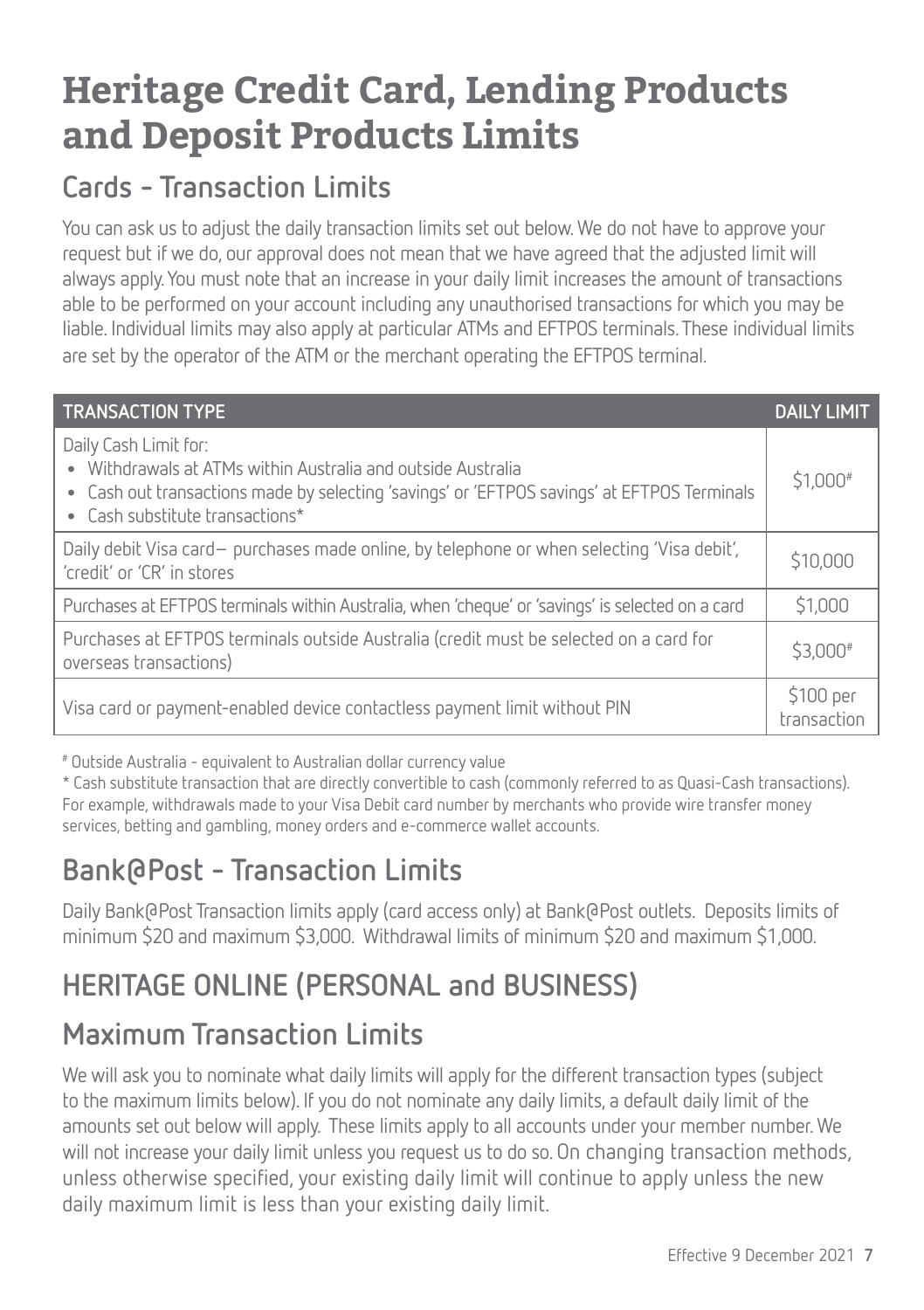You can also ask us to adjust the daily transaction limit on Heritage account transfers and Interbank transfers to a higher amount (up to the maximum limits stated in the table below - for example, to allow you to perform a specific Interbank transfer). We do not have to approve your request but if we do, our approval does not mean that we have agreed that the adjusted limit will always apply.

| PAY ANYONE<br><b>REGISTRATION</b><br><b>TYPE</b> | <b>TRANSACTION TYPE</b>                           | <b>DEFAULT</b><br><b>DAILY LIMIT</b> | <b>MAXIMUM</b><br><b>DAILY LIMIT</b> |
|--------------------------------------------------|---------------------------------------------------|--------------------------------------|--------------------------------------|
| Pay Anyone<br>with Password                      | Transfers to other Heritage Accounts <sup>1</sup> | \$5,000                              | \$5,000                              |
|                                                  | Interbank transfers**                             | \$5,000                              | \$5,000                              |
|                                                  | <b>BPAY</b> total                                 | Unlimited                            | Unlimited                            |
|                                                  | BPAY to special limit billers <sup>2</sup>        | \$0                                  | \$25,000                             |
|                                                  | Transfers to other Heritage Accounts <sup>1</sup> | \$10,000                             | \$40,000                             |
| Pay Anyone<br>with SMS<br>Security               | Interbank transfers**                             | \$10,000                             | \$40,000                             |
|                                                  | <b>BPAY</b> total                                 | Unlimited                            | Unlimited                            |
|                                                  | BPAY to special limit billers <sup>2</sup>        | \$0                                  | \$40,000                             |
|                                                  | Transfers to other Heritage Accounts <sup>1</sup> | Unlimited                            | Unlimited                            |
| No Pay Anyone#<br>(Nominated<br>accounts only)   | Interbank transfers <sup>3**</sup>                | \$25,000                             | \$40,000                             |
|                                                  | BPAY total                                        | Unlimited                            | Unlimited                            |
|                                                  | BPAY to special limit billers <sup>2</sup>        | \$0                                  | \$40,000                             |

1 Not under your membership

2 Inclusive of the BPAY Total limit. A "special limit biller" is a BPAY biller where money transferred to that biller may be accessible as cash for example, credit cards and sports betting accounts

3 To an account at another financial institution that has been nominated via recognised instructions

# Where you have neither registered for Pay Anyone with Password or Pay Anyone with SMS Security, transactions can only be made to nominated accounts (payees). Nominated accounts can only be added via recognised instructions. New payees CANNOT be added online.

\*\* including Telegraphic transfer performed via Heritage Online or the Mobile Banking App.

#### **OTHER HOL LIMITS**

| <b>TRANSACTION TYPE</b>                                                                                                            | <b>MAXIMUM</b><br><b>DAILY LIMIT</b> |
|------------------------------------------------------------------------------------------------------------------------------------|--------------------------------------|
| Transfers to other Heritage accounts under your membership                                                                         | Unlimited <sup>^</sup>               |
| Interbank transfers to pre-registered accounts, from Online Saver (S26) or<br>Community Saver (S27) accounts under your membership | \$50,000^                            |

 ^ If no default daily limit is chosen when registering for Heritage Online the default daily limit will be the same as the maximum daily limit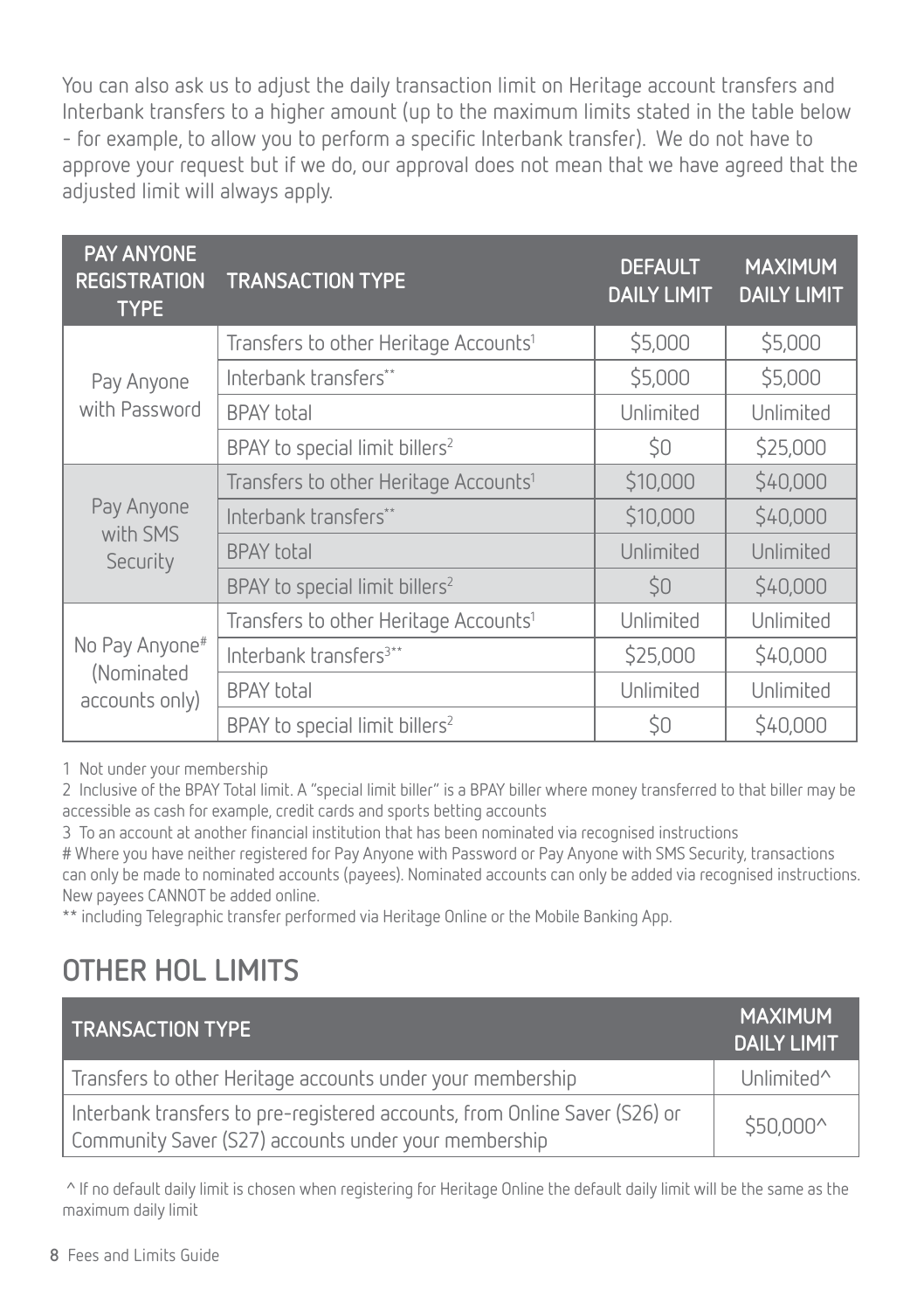#### **HERITAGE ACCESS LINE (PHONE BANKING)**

#### **Maximum Transaction Limits**

The maximum daily limits that apply to your account for transactions made through Heritage Access Line on your account are set out below. You can request us to set lower limits for the different transaction types. These limits apply to all accounts under your member number.

| <b>TRANSACTION TYPE</b>                          | <b>DAILY LIMIT.</b>                                                                                      |
|--------------------------------------------------|----------------------------------------------------------------------------------------------------------|
| Heritage account transfers                       | Unlimited                                                                                                |
| Payments to special-limit<br><b>BPAY billers</b> | Nil, unless you give us recognised instructions nominating a<br>higher amount (to a maximum of \$25,000) |
| Other BPAY payments                              | Unlimited                                                                                                |

## **Heritage Credit Cards**

**FEES: The following is a list of fees that may become payable under your Credit Card contract.** 

If there is an inconsistency between a fee as advised in the Specific Particulars for your loan and something in these Terms and Conditions, the Specific Particulars apply to the extent of the inconsistency.

| <b>FEE OR CHARGE</b>                                                                                                                                                                                          | <b>AMOUNT</b>                                                                             |
|---------------------------------------------------------------------------------------------------------------------------------------------------------------------------------------------------------------|-------------------------------------------------------------------------------------------|
| Annual Fee*<br>Payable on the date that this Agreement is made and annually<br>on the anniversary of the date that this Agreement is made.<br>*Refer to Credit Card brochure for fee waiver qualifications.   | Platinum \$125.00<br>Classic \$55.00<br>Freedom \$18.00 (no longer<br>available for sale) |
| Supplementary Visa card fee (per card)<br>On the issue of the third and each subsequent Visa card on issue<br>on your card account.                                                                           | \$7.50                                                                                    |
| Statement replacement fee<br>Whenever a copy of a previous statement is required (per<br>statement) or if we are required to give separate statements to<br>each of you (per statement, after the first one). | \$7.50                                                                                    |
| Direct debit dishonour fee<br>If a direct debit authorised to be made from or to your account is<br>dishonoured                                                                                               | \$10.00                                                                                   |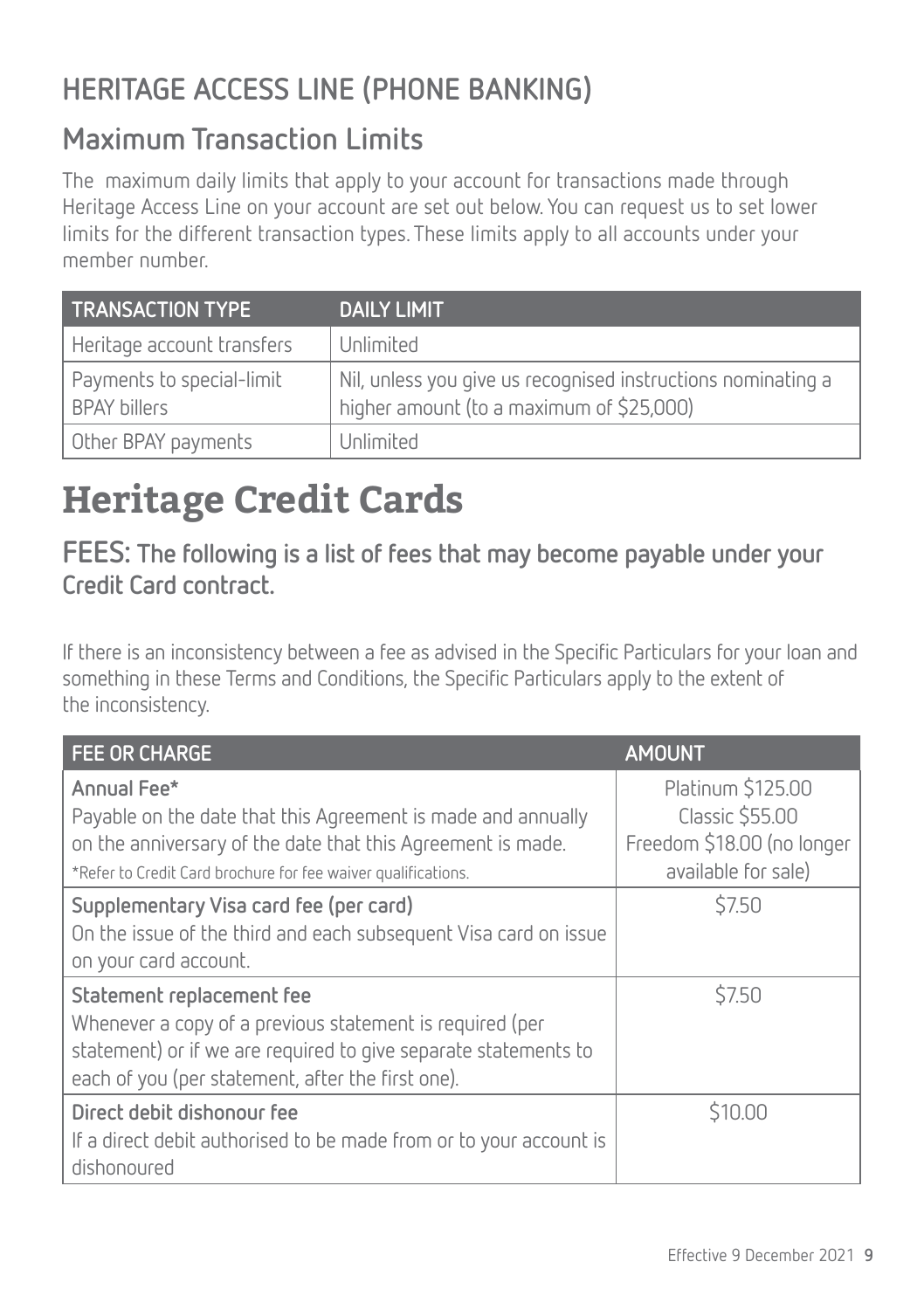| <b>Default Fee</b><br>If a payment remains outstanding after its due date.                                                                                                                                                                                                                                                                                                                                                                                                                                                                                                                                                                                                                                                                                                                                                                                                                                                | \$20.00                                                                                                                                                    |
|---------------------------------------------------------------------------------------------------------------------------------------------------------------------------------------------------------------------------------------------------------------------------------------------------------------------------------------------------------------------------------------------------------------------------------------------------------------------------------------------------------------------------------------------------------------------------------------------------------------------------------------------------------------------------------------------------------------------------------------------------------------------------------------------------------------------------------------------------------------------------------------------------------------------------|------------------------------------------------------------------------------------------------------------------------------------------------------------|
| <b>Manual Transfer Fee</b><br>Whenever we manually transfer funds from your Card Account.                                                                                                                                                                                                                                                                                                                                                                                                                                                                                                                                                                                                                                                                                                                                                                                                                                 | \$2.50 (transfer to Heritage<br>account)<br>\$4.00 (transfer to external<br>payee)                                                                         |
| <b>Telegraphic Transfer Fee</b><br>Whenever a payment from your Card Account is telegraphically<br>transferred.                                                                                                                                                                                                                                                                                                                                                                                                                                                                                                                                                                                                                                                                                                                                                                                                           | \$30.00 (within Australia<br>or to another country in<br>accepted currency) \$50.00<br>(sent in AUD to a country<br>with a different accepted<br>currency) |
| <b>Interest Recalculation Fee</b><br>Whenever you ask us to recalculate interest on your Card<br>Account.                                                                                                                                                                                                                                                                                                                                                                                                                                                                                                                                                                                                                                                                                                                                                                                                                 | \$20.00                                                                                                                                                    |
| <b>Special Request Transaction Listing Fee</b><br>Whenever a listing of transactions between two given dates is<br>issued on your Card Account.                                                                                                                                                                                                                                                                                                                                                                                                                                                                                                                                                                                                                                                                                                                                                                           | \$7.50 per page                                                                                                                                            |
| Package Annual Fee<br>When your Card Account is the nominated Visa credit card for a<br>Package and you meet the Package Eligibility Criteria<br>Package containing solely Home Advantage Package eligible<br>Loans / Facilities.<br>\$300 per year - Package including Professional Package eligible<br>Loans / Facilities. Fee waived if total outstanding balance owing<br>on anniversary date, on all eligible loans linked to the Package, is<br>equal to or more than \$500,000.00.<br>Once all Professional Package eligible Loans / Facilities are<br>repaid in full and your Package contains solely Home Advantage<br>Package eligible Loans / Facilities, you agree that the Package<br>Fee for Packages containing solely<br>Home Advantage Package eligible Loans / Facilities (see above)<br>will apply from the date on which the last Professional Package<br>eligible Loan / Facility is repaid in full. | \$350.00 per year                                                                                                                                          |
| <b>Balance Transfer Fee</b><br>Whenever an inward balance transfer is processed on your Card<br>Account                                                                                                                                                                                                                                                                                                                                                                                                                                                                                                                                                                                                                                                                                                                                                                                                                   | Refer to heritage.com.au/<br>balancetransfer to see the<br>current Balance Transfer fee                                                                    |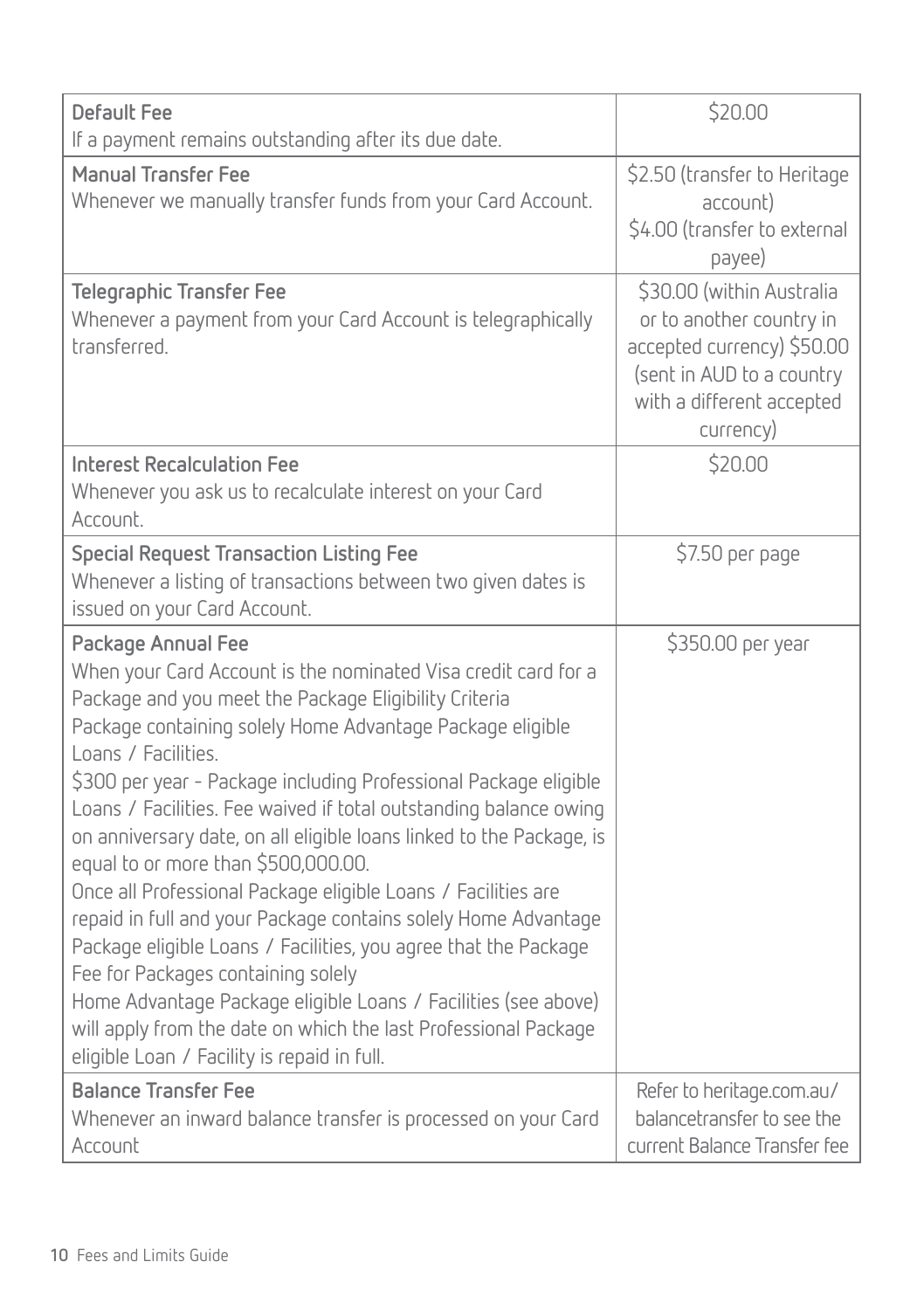|           | Cash Advance Fee                                            | 2% of the withdrawal            |
|-----------|-------------------------------------------------------------|---------------------------------|
|           | Whenever one of the following transactions are performed:   | amount (minimum fee of          |
|           | Cash withdrawal, cheque withdrawal, manual transfer or      | $$2.50$ )                       |
|           | debit transfer counter transactions at a Heritage branch or |                                 |
|           | mini-branch (including periodic payments established to     | (Other fees may also be         |
|           | transfer funds from your account to another account)        | applicable for certain cash     |
|           | Direct debit transactions from your credit card BSB, and    | advance transactions)           |
|           | account number                                              | *Transactions performed in a    |
|           | ATM/EFTPOS Cash withdrawal or ATM transfer within           | currency other than Australian  |
|           | Australia                                                   | Dollar (AUD) also have Overseas |
|           | ATM/EFTPOS Cash withdrawal overseas*                        | Currency Conversion Fee charged |
|           | Cash withdrawal over the counter at another financial       |                                 |
|           | institutions (domestically and overseas*)                   |                                 |
| ۰         | Heritage Access Line transfer                               |                                 |
|           | Heritage on-line transfer                                   |                                 |
| $\bullet$ | Withdrawal through Bank@Post                                |                                 |
|           | <b>FOR THESE SERVICE FEES</b>                               |                                 |
| $\bullet$ | Replacement card fee                                        | Refer to Deposit Product        |
|           | Emergency replacement card fee                              | Service Fees Table              |
|           | Overseas Currency Conversion Fee                            | beginning on page 4 of this     |
| ۰         | Heritage Cheque Fee                                         | quide.                          |
| ٠         | Sweep Fee                                                   |                                 |
|           | Special Clearance Fee                                       |                                 |
| ۰         | Coin Deposit Fee                                            |                                 |
|           | Overseas Cheque Deposit Fee                                 |                                 |
|           | RTGS Deposit Fee                                            |                                 |
|           | SMS Banking - SMS Alerts                                    |                                 |